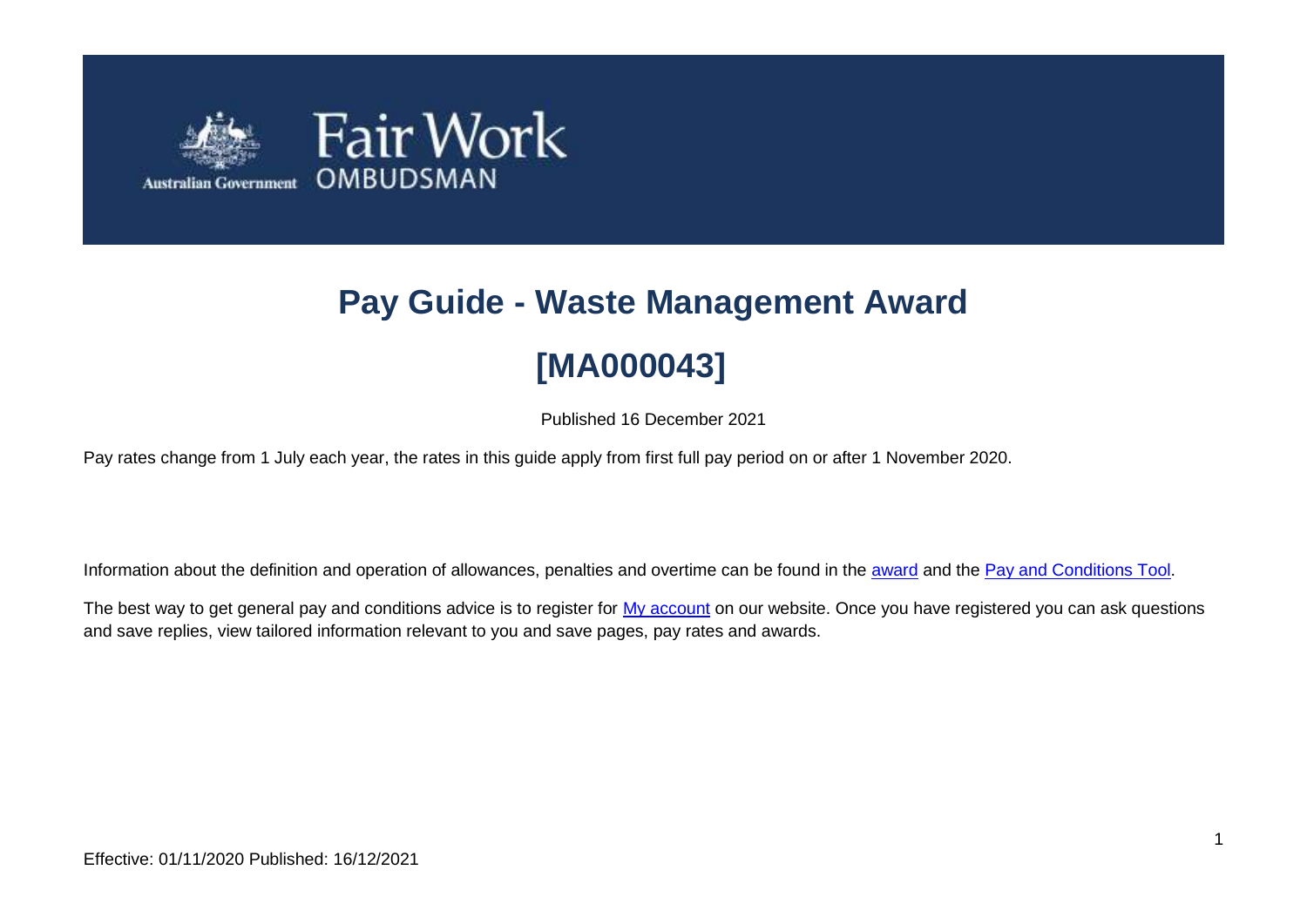# **Rates of pay**

The rates below include industry allowance.

### **Adult**

### **Full-time & part-time**

**Table 1 of 3**

| <b>Classification</b> | Weekly pay rate | Hourly pay rate | <b>Saturday - first 2</b><br>hours - shiftwork | <b>Saturday - after 2</b><br>hours - shiftwork | Sunday -<br>shiftwork | <b>Public holiday</b><br>(not Good Friday<br>or Christmas Day) |
|-----------------------|-----------------|-----------------|------------------------------------------------|------------------------------------------------|-----------------------|----------------------------------------------------------------|
| Level 1               | \$894.74        | \$23.55         | \$35.33                                        | \$47.10                                        | \$47.10               | \$58.88                                                        |
| Level 2               | \$914.84        | \$24.08         | \$36.12                                        | \$48.16                                        | \$48.16               | \$60.20                                                        |
| Level 3               | \$924.84        | \$24.34         | \$36.51                                        | \$48.68                                        | \$48.68               | \$60.85                                                        |
| Level 4               | \$940.14        | \$24.74         | \$37.11                                        | \$49.48                                        | \$49.48               | \$61.85                                                        |
| Level 5               | \$950.74        | \$25.02         | \$37.53                                        | \$50.04                                        | \$50.04               | \$62.55                                                        |
| Level 6               | \$973.14        | \$25.61         | \$38.42                                        | \$51.22                                        | \$51.22               | \$64.03                                                        |
| Level 7               | \$1,036.44      | \$27.28         | \$40.92                                        | \$54.56                                        | \$54.56               | \$68.20                                                        |
| Level 8               | \$1,083.44      | \$28.51         | \$42.77                                        | \$57.02                                        | \$57.02               | \$71.28                                                        |
| Level 9               | \$1,093.04      | \$28.77         | \$43.16                                        | \$57.54                                        | \$57.54               | \$71.93                                                        |

| <b>Classification</b> | Less than 10 hour | Afternoon shift -       | Night shift -           | Overtime -              | Overtime -              | Overtime -                |
|-----------------------|-------------------|-------------------------|-------------------------|-------------------------|-------------------------|---------------------------|
|                       | break between     | <b>Monday to Friday</b> | <b>Monday to Friday</b> | <b>Monday to Friday</b> | <b>Monday to Friday</b> | <b>Saturday - first 2</b> |
|                       | <b>shifts</b>     |                         |                         | - first 2 hours         | - after 2 hours         | hours                     |
| Level 1               | \$47.10           | \$27.67                 | \$30.62                 | \$35.33                 | \$47.10                 | \$35.33                   |
| Level 2               | \$48.16           | \$28.29                 | \$31.30                 | \$36.12                 | \$48.16                 | \$36.12                   |
| Level 3               | \$48.68           | \$28.60                 | \$31.64                 | \$36.51                 | \$48.68                 | \$36.51                   |
| Level 4               | \$49.48           | \$29.07                 | \$32.16                 | \$37.11                 | \$49.48                 | \$37.11                   |
| Level 5               | \$50.04           | \$29.40                 | \$32.53                 | \$37.53                 | \$50.04                 | \$37.53                   |
| Level 6               | \$51.22           | \$30.09                 | \$33.29                 | \$38.42                 | \$51.22                 | \$38.42                   |
| Level 7               | \$54.56           | \$32.05                 | \$35.46                 | \$40.92                 | \$54.56                 | \$40.92                   |
| Level 8               | \$57.02           | \$33.50                 | \$37.06                 | \$42.77                 | \$57.02                 | \$42.77                   |
| Level 9               | \$57.54           | \$33.80                 | \$37.40                 | \$43.16                 | \$57.54                 | \$43.16                   |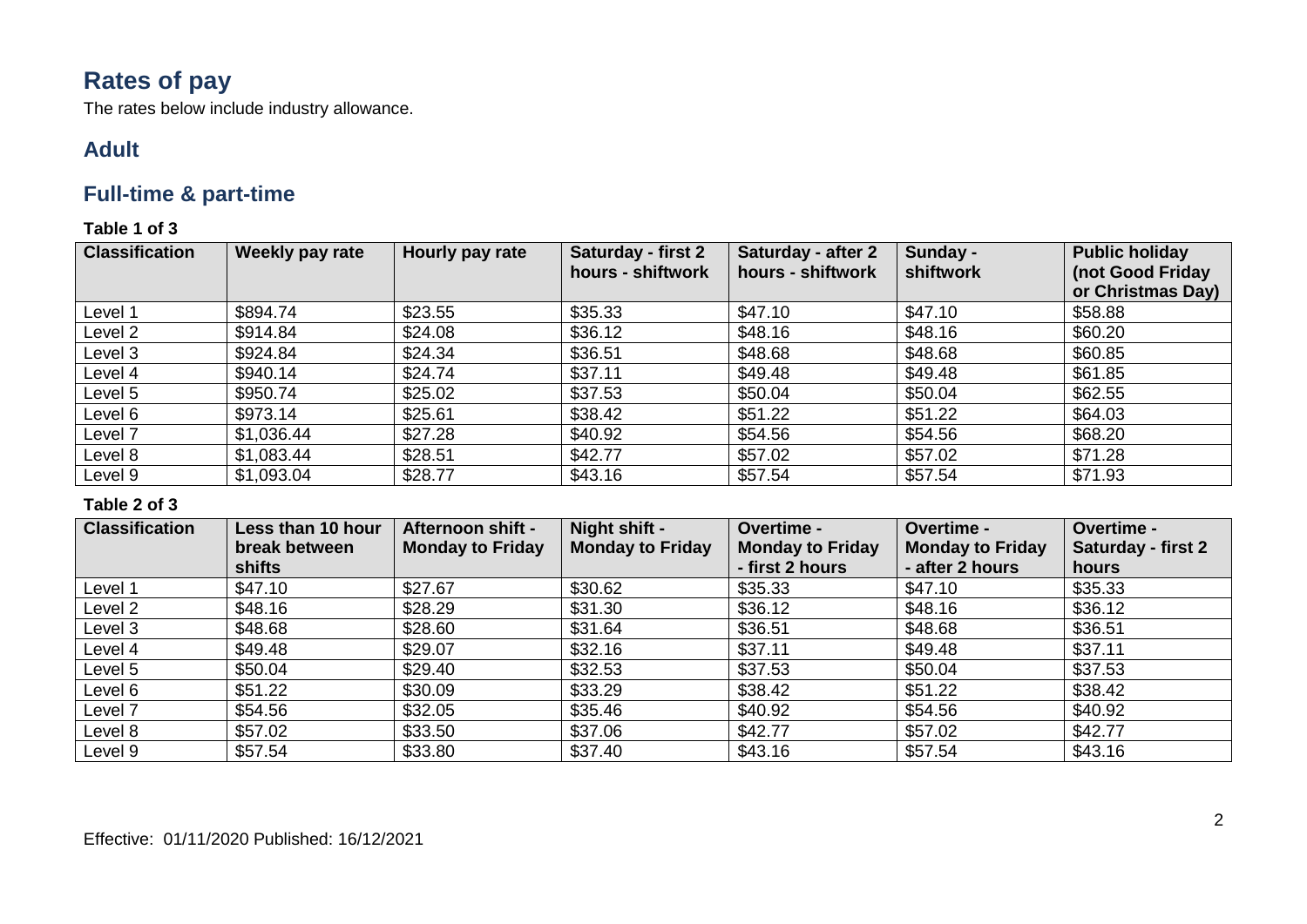**Table 3 of 3**

| <b>Classification</b> | Overtime -<br>Saturday - after<br>2 hours | Overtime -<br><b>Sunday</b> | <b>Overtime -</b><br>public holiday | <b>Public holiday -</b><br><b>Good Friday</b><br>and Christmas<br>Day | <b>Christmas Day</b><br>- Saturday -<br>first 2 hours | <b>Christmas Day</b><br>- Saturday -<br>after 2 hours | <b>Christmas Day</b><br>- Sunday |
|-----------------------|-------------------------------------------|-----------------------------|-------------------------------------|-----------------------------------------------------------------------|-------------------------------------------------------|-------------------------------------------------------|----------------------------------|
| Level 1               | \$47.10                                   | \$47.10                     | \$58.88                             | \$70.65                                                               | \$47.10                                               | \$58.88                                               | \$58.88                          |
| Level 2               | \$48.16                                   | \$48.16                     | \$60.20                             | \$72.24                                                               | \$48.16                                               | \$60.20                                               | \$60.20                          |
| Level 3               | \$48.68                                   | \$48.68                     | \$60.85                             | \$73.02                                                               | \$48.68                                               | \$60.85                                               | \$60.85                          |
| Level 4               | \$49.48                                   | \$49.48                     | \$61.85                             | \$74.22                                                               | \$49.48                                               | \$61.85                                               | \$61.85                          |
| Level 5               | \$50.04                                   | \$50.04                     | \$62.55                             | \$75.06                                                               | \$50.04                                               | \$62.55                                               | \$62.55                          |
| Level 6               | \$51.22                                   | \$51.22                     | \$64.03                             | \$76.83                                                               | \$51.22                                               | \$64.03                                               | \$64.03                          |
| Level 7               | \$54.56                                   | \$54.56                     | \$68.20                             | \$81.84                                                               | \$54.56                                               | \$68.20                                               | \$68.20                          |
| Level 8               | \$57.02                                   | \$57.02                     | \$71.28                             | \$85.53                                                               | \$57.02                                               | \$71.28                                               | \$71.28                          |
| Level 9               | \$57.54                                   | \$57.54                     | \$71.93                             | \$86.31                                                               | \$57.54                                               | \$71.93                                               | \$71.93                          |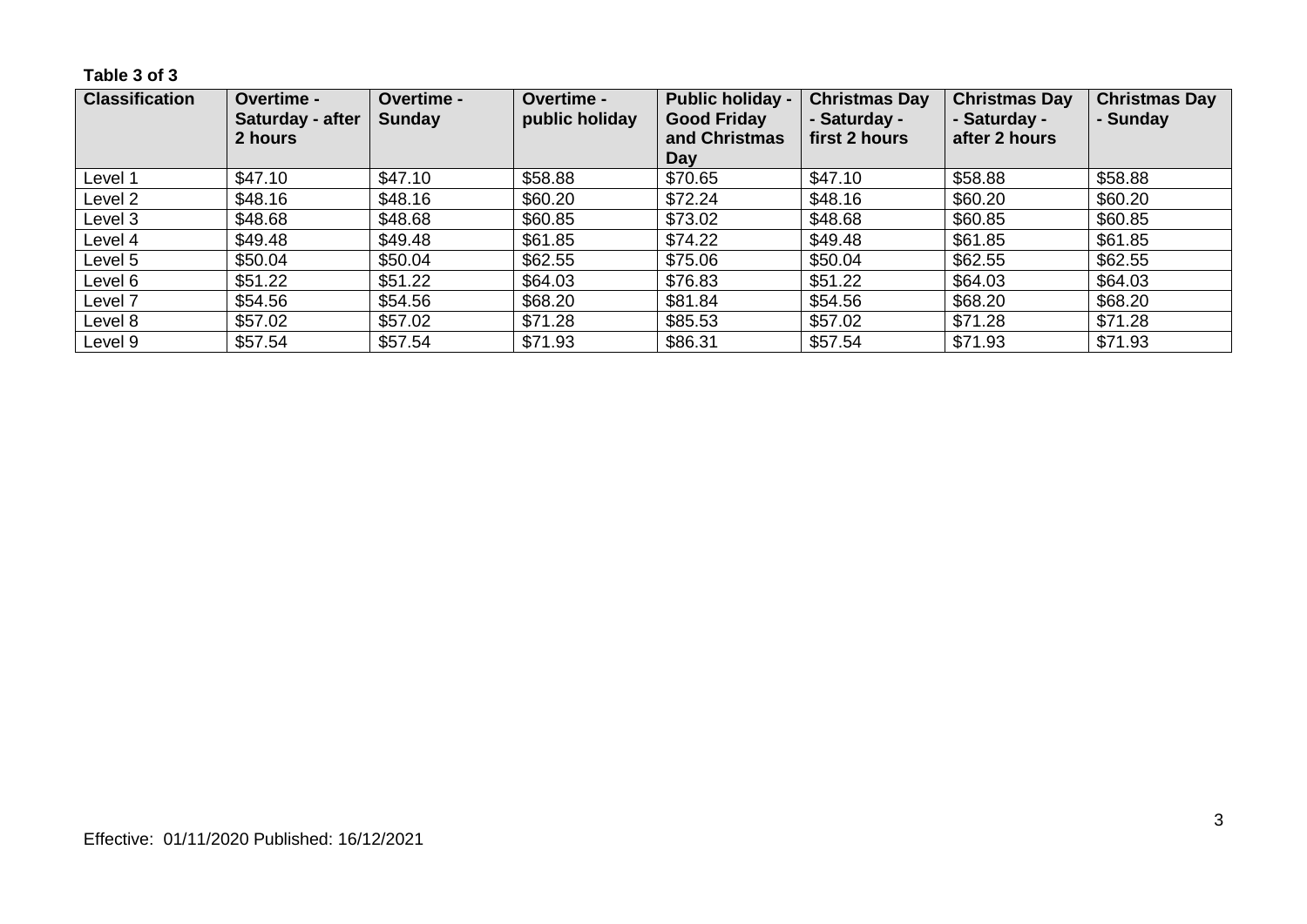### **Casual**

#### **Table 1 of 2**

| <b>Classification</b> | Hourly pay rate | Saturday - first<br>2 hours -<br>shiftwork | Saturday - after<br>2 hours -<br>shiftwork | Sunday -<br>shiftwork | <b>Public holiday</b><br>(not Good<br><b>Friday or</b><br><b>Christmas Day)</b> | Afternoon shift<br>- Monday to<br><b>Friday</b> | Night shift -<br><b>Monday to</b><br><b>Friday</b> |
|-----------------------|-----------------|--------------------------------------------|--------------------------------------------|-----------------------|---------------------------------------------------------------------------------|-------------------------------------------------|----------------------------------------------------|
| Level 1               | \$29.44         | \$41.21                                    | \$52.99                                    | \$52.99               | \$64.76                                                                         | \$33.56                                         | \$36.50                                            |
| Level 2               | \$30.10         | \$42.14                                    | \$54.18                                    | \$54.18               | \$66.22                                                                         | \$34.31                                         | \$37.32                                            |
| Level 3               | \$30.43         | \$42.60                                    | \$54.77                                    | \$54.77               | \$66.94                                                                         | \$34.68                                         | \$37.73                                            |
| Level 4               | \$30.93         | \$43.30                                    | \$55.67                                    | \$55.67               | \$68.04                                                                         | \$35.25                                         | \$38.35                                            |
| Level 5               | \$31.28         | \$43.79                                    | \$56.30                                    | \$56.30               | \$68.81                                                                         | \$35.65                                         | \$38.78                                            |
| Level 6               | \$32.01         | \$44.82                                    | \$57.62                                    | \$57.62               | \$70.43                                                                         | \$36.49                                         | \$39.70                                            |
| Level 7               | \$34.10         | \$47.74                                    | \$61.38                                    | \$61.38               | \$75.02                                                                         | \$38.87                                         | \$42.28                                            |
| Level 8               | \$35.64         | \$49.89                                    | \$64.15                                    | \$64.15               | \$78.40                                                                         | \$40.63                                         | \$44.19                                            |
| Level 9               | \$35.96         | \$50.35                                    | \$64.73                                    | \$64.73               | \$79.12                                                                         | \$41.00                                         | \$44.59                                            |

| <b>Classification</b> | Overtime -<br><b>Monday to</b><br>Friday - first 2<br><b>hours</b> | Overtime -<br><b>Monday to</b><br>Friday - after 2<br>hours | <b>Overtime -</b><br>Saturday - first<br>2 hours | Overtime -<br>Saturday - after<br>2 hours | Overtime -<br><b>Sunday</b> | Overtime -<br>public holiday | <b>Public holiday -</b><br><b>Good Friday</b><br>and Christmas<br>Day |
|-----------------------|--------------------------------------------------------------------|-------------------------------------------------------------|--------------------------------------------------|-------------------------------------------|-----------------------------|------------------------------|-----------------------------------------------------------------------|
| Level 1               | \$37.68                                                            | \$49.46                                                     | \$37.68                                          | \$49.46                                   | \$49.46                     | \$64.76                      | \$76.54                                                               |
| Level 2               | \$38.53                                                            | \$50.57                                                     | \$38.53                                          | \$50.57                                   | \$50.57                     | \$66.22                      | \$78.26                                                               |
| Level 3               | \$38.94                                                            | \$51.11                                                     | \$38.94                                          | \$51.11                                   | \$51.11                     | \$66.94                      | \$79.11                                                               |
| Level 4               | \$39.58                                                            | \$51.95                                                     | \$39.58                                          | \$51.95                                   | \$51.95                     | \$68.04                      | \$80.41                                                               |
| Level 5               | \$40.03                                                            | \$52.54                                                     | \$40.03                                          | \$52.54                                   | \$52.54                     | \$68.81                      | \$81.32                                                               |
| Level 6               | \$40.98                                                            | \$53.78                                                     | \$40.98                                          | \$53.78                                   | \$53.78                     | \$70.43                      | \$83.23                                                               |
| Level 7               | \$43.65                                                            | \$57.29                                                     | \$43.65                                          | \$57.29                                   | \$57.29                     | \$75.02                      | \$88.66                                                               |
| Level 8               | \$45.62                                                            | \$59.87                                                     | \$45.62                                          | \$59.87                                   | \$59.87                     | \$78.40                      | \$92.66                                                               |
| Level 9               | \$46.03                                                            | \$60.42                                                     | \$46.03                                          | \$60.42                                   | \$60.42                     | \$79.12                      | \$93.50                                                               |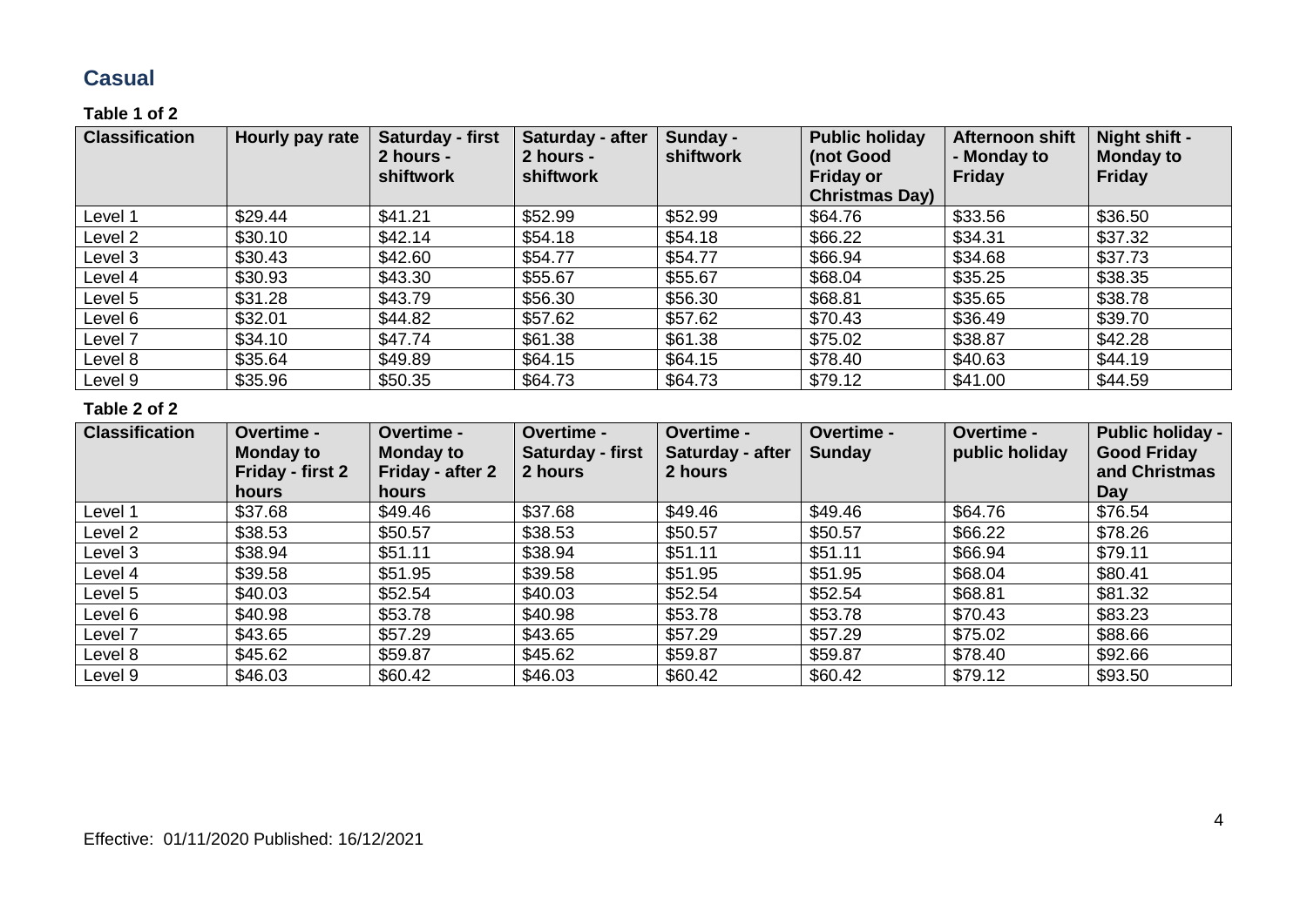### **Junior**

Junior rates are based on the relevant adult rate including the industry allowance.

### **Full-time & part-time - Up to and including 18 years of age**

### **Table 1 of 3**

| <b>Classification</b> | Hourly pay rate | <b>Saturday - first 2</b><br>hours - shiftwork | <b>Saturday - after 2</b><br>hours - shiftwork | Sunday -<br>shiftwork | <b>Public holiday</b><br>(not Good Friday | Less than 10 hour<br>break between |
|-----------------------|-----------------|------------------------------------------------|------------------------------------------------|-----------------------|-------------------------------------------|------------------------------------|
|                       |                 |                                                |                                                |                       | or Christmas Day)                         | shifts                             |
| Level 1               | \$16.49         | \$24.74                                        | \$32.98                                        | \$32.98               | \$41.23                                   | \$32.98                            |
| Level 2               | \$16.86         | \$25.29                                        | \$33.72                                        | \$33.72               | \$42.15                                   | \$33.72                            |
| Level 3               | \$17.04         | \$25.56                                        | \$34.08                                        | \$34.08               | \$42.60                                   | \$34.08                            |
| Level 4               | \$17.32         | \$25.98                                        | \$34.64                                        | \$34.64               | \$43.30                                   | \$34.64                            |
| Level 5               | \$17.51         | \$26.27                                        | \$35.02                                        | \$35.02               | \$43.78                                   | \$35.02                            |
| Level 6               | \$17.93         | \$26.90                                        | \$35.86                                        | \$35.86               | \$44.83                                   | \$35.86                            |
| Level 7               | \$19.10         | \$28.65                                        | \$38.20                                        | \$38.20               | \$47.75                                   | \$38.20                            |
| Level 8               | \$19.96         | \$29.94                                        | \$39.92                                        | \$39.92               | \$49.90                                   | \$39.92                            |
| Level 9               | \$20.14         | \$30.21                                        | \$40.28                                        | \$40.28               | \$50.35                                   | \$40.28                            |

| <b>Classification</b> | Afternoon shift -       | Night shift -           | <b>Overtime -</b>       | <b>Overtime -</b>       | Overtime -         | <b>Overtime -</b>  |
|-----------------------|-------------------------|-------------------------|-------------------------|-------------------------|--------------------|--------------------|
|                       | <b>Monday to Friday</b> | <b>Monday to Friday</b> | <b>Monday to Friday</b> | <b>Monday to Friday</b> | Saturday - first 2 | Saturday - after 2 |
|                       |                         |                         | - first 2 hours         | - after 2 hours         | hours              | hours              |
| Level 1               | \$19.38                 | \$21.44                 | \$24.74                 | \$32.98                 | \$24.74            | \$32.98            |
| Level 2               | \$19.81                 | \$21.92                 | \$25.29                 | \$33.72                 | \$25.29            | \$33.72            |
| Level 3               | \$20.02                 | \$22.15                 | \$25.56                 | \$34.08                 | \$25.56            | \$34.08            |
| Level 4               | \$20.35                 | \$22.52                 | \$25.98                 | \$34.64                 | \$25.98            | \$34.64            |
| Level 5               | \$20.57                 | \$22.76                 | \$26.27                 | \$35.02                 | \$26.27            | \$35.02            |
| Level 6               | \$21.07                 | \$23.31                 | \$26.90                 | \$35.86                 | \$26.90            | \$35.86            |
| Level 7               | \$22.44                 | \$24.83                 | \$28.65                 | \$38.20                 | \$28.65            | \$38.20            |
| Level 8               | \$23.45                 | \$25.95                 | \$29.94                 | \$39.92                 | \$29.94            | \$39.92            |
| Level 9               | \$23.66                 | \$26.18                 | \$30.21                 | \$40.28                 | \$30.21            | \$40.28            |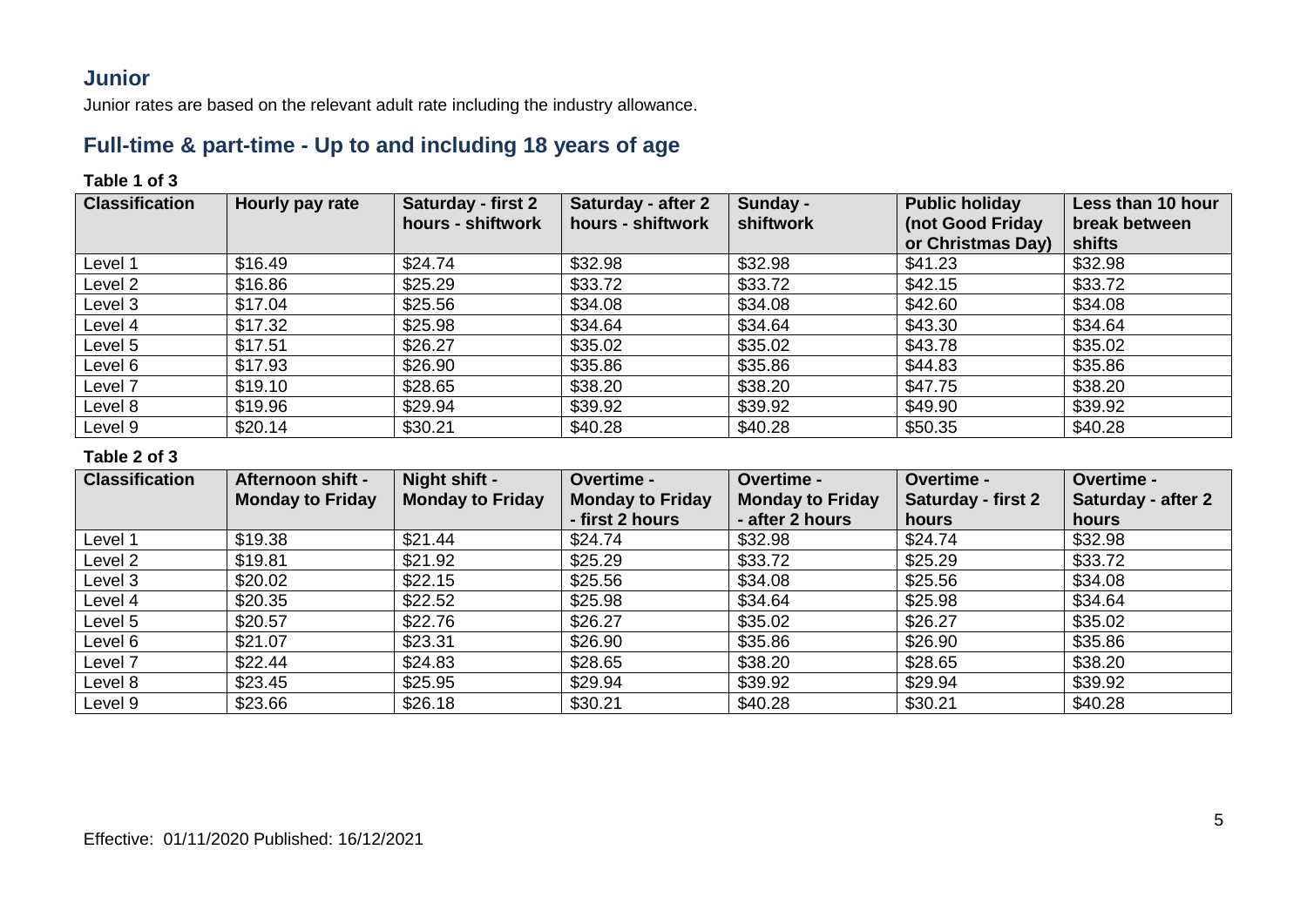**Table 3 of 3**

| <b>Classification</b> | Overtime -    | <b>Overtime - public</b> | <b>Public holiday -</b> | <b>Christmas Day -</b>    | <b>Christmas Day -</b> | <b>Christmas Day -</b> |
|-----------------------|---------------|--------------------------|-------------------------|---------------------------|------------------------|------------------------|
|                       | <b>Sunday</b> | holiday                  | <b>Good Friday and</b>  | <b>Saturday - first 2</b> | Saturday - after 2     | <b>Sunday</b>          |
|                       |               |                          | <b>Christmas Day</b>    | hours                     | hours                  |                        |
| Level 1               | \$32.98       | \$41.23                  | \$49.47                 | \$32.98                   | \$41.23                | \$41.23                |
| Level 2               | \$33.72       | \$42.15                  | \$50.58                 | \$33.72                   | \$42.15                | \$42.15                |
| Level 3               | \$34.08       | \$42.60                  | \$51.12                 | \$34.08                   | \$42.60                | \$42.60                |
| Level 4               | \$34.64       | \$43.30                  | \$51.96                 | \$34.64                   | \$43.30                | \$43.30                |
| Level 5               | \$35.02       | \$43.78                  | \$52.53                 | \$35.02                   | \$43.78                | \$43.78                |
| Level 6               | \$35.86       | \$44.83                  | \$53.79                 | \$35.86                   | \$44.83                | \$44.83                |
| Level 7               | \$38.20       | \$47.75                  | \$57.30                 | \$38.20                   | \$47.75                | \$47.75                |
| Level 8               | \$39.92       | \$49.90                  | \$59.88                 | \$39.92                   | \$49.90                | \$49.90                |
| Level 9               | \$40.28       | \$50.35                  | \$60.42                 | \$40.28                   | \$50.35                | \$50.35                |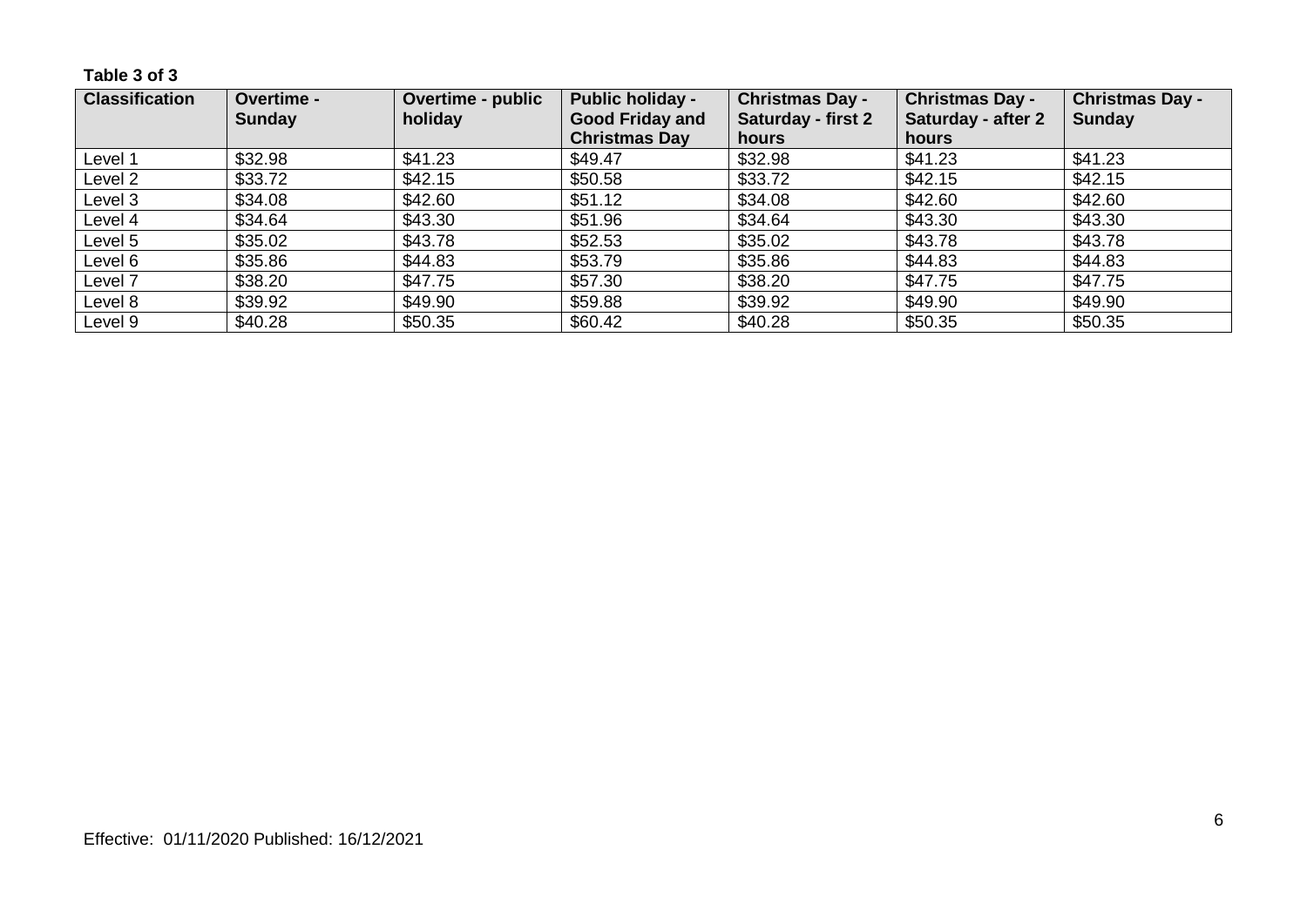# **Full-time & part-time - 19 years of age**

#### **Table 1 of 3**

| <b>Classification</b> | Hourly pay rate | Saturday - first 2<br>hours - shiftwork | <b>Saturday - after 2</b><br>hours - shiftwork | Sunday -<br>shiftwork | <b>Public holiday</b><br>(not Good Friday | Less than 10 hour<br>break between |
|-----------------------|-----------------|-----------------------------------------|------------------------------------------------|-----------------------|-------------------------------------------|------------------------------------|
|                       |                 |                                         |                                                |                       | or Christmas Day)                         | shifts                             |
| Level 1               | \$18.84         | \$28.26                                 | \$37.68                                        | \$37.68               | \$47.10                                   | \$37.68                            |
| Level 2               | \$19.26         | \$28.89                                 | \$38.52                                        | \$38.52               | \$48.15                                   | \$38.52                            |
| Level 3               | \$19.47         | \$29.21                                 | \$38.94                                        | \$38.94               | \$48.68                                   | \$38.94                            |
| Level 4               | \$19.79         | \$29.69                                 | \$39.58                                        | \$39.58               | \$49.48                                   | \$39.58                            |
| Level 5               | \$20.02         | \$30.03                                 | \$40.04                                        | \$40.04               | \$50.05                                   | \$40.04                            |
| Level 6               | \$20.49         | \$30.74                                 | \$40.98                                        | \$40.98               | \$51.23                                   | \$40.98                            |
| Level 7               | \$21.82         | \$32.73                                 | \$43.64                                        | \$43.64               | \$54.55                                   | \$43.64                            |
| Level 8               | \$22.81         | \$34.22                                 | \$45.62                                        | \$45.62               | \$57.03                                   | \$45.62                            |
| Level 9               | \$23.02         | \$34.53                                 | \$46.04                                        | \$46.04               | \$57.55                                   | \$46.04                            |

| <b>Classification</b> | <b>Afternoon shift -</b> | Night shift -           | <b>Overtime -</b>       | Overtime -              | Overtime -         | <b>Overtime -</b>         |
|-----------------------|--------------------------|-------------------------|-------------------------|-------------------------|--------------------|---------------------------|
|                       | <b>Monday to Friday</b>  | <b>Monday to Friday</b> | <b>Monday to Friday</b> | <b>Monday to Friday</b> | Saturday - first 2 | <b>Saturday - after 2</b> |
|                       |                          |                         | - first 2 hours         | - after 2 hours         | hours              | hours                     |
| Level 1               | \$22.14                  | \$24.49                 | \$28.26                 | \$37.68                 | \$28.26            | \$37.68                   |
| Level 2               | \$22.63                  | \$25.04                 | \$28.89                 | \$38.52                 | \$28.89            | \$38.52                   |
| Level 3               | \$22.88                  | \$25.31                 | \$29.21                 | \$38.94                 | \$29.21            | \$38.94                   |
| Level 4               | \$23.25                  | \$25.73                 | \$29.69                 | \$39.58                 | \$29.69            | \$39.58                   |
| Level 5               | \$23.52                  | \$26.03                 | \$30.03                 | \$40.04                 | \$30.03            | \$40.04                   |
| Level 6               | \$24.08                  | \$26.64                 | \$30.74                 | \$40.98                 | \$30.74            | \$40.98                   |
| Level 7               | \$25.64                  | \$28.37                 | \$32.73                 | \$43.64                 | \$32.73            | \$43.64                   |
| Level 8               | \$26.80                  | \$29.65                 | \$34.22                 | \$45.62                 | \$34.22            | \$45.62                   |
| Level 9               | \$27.05                  | \$29.93                 | \$34.53                 | \$46.04                 | \$34.53            | \$46.04                   |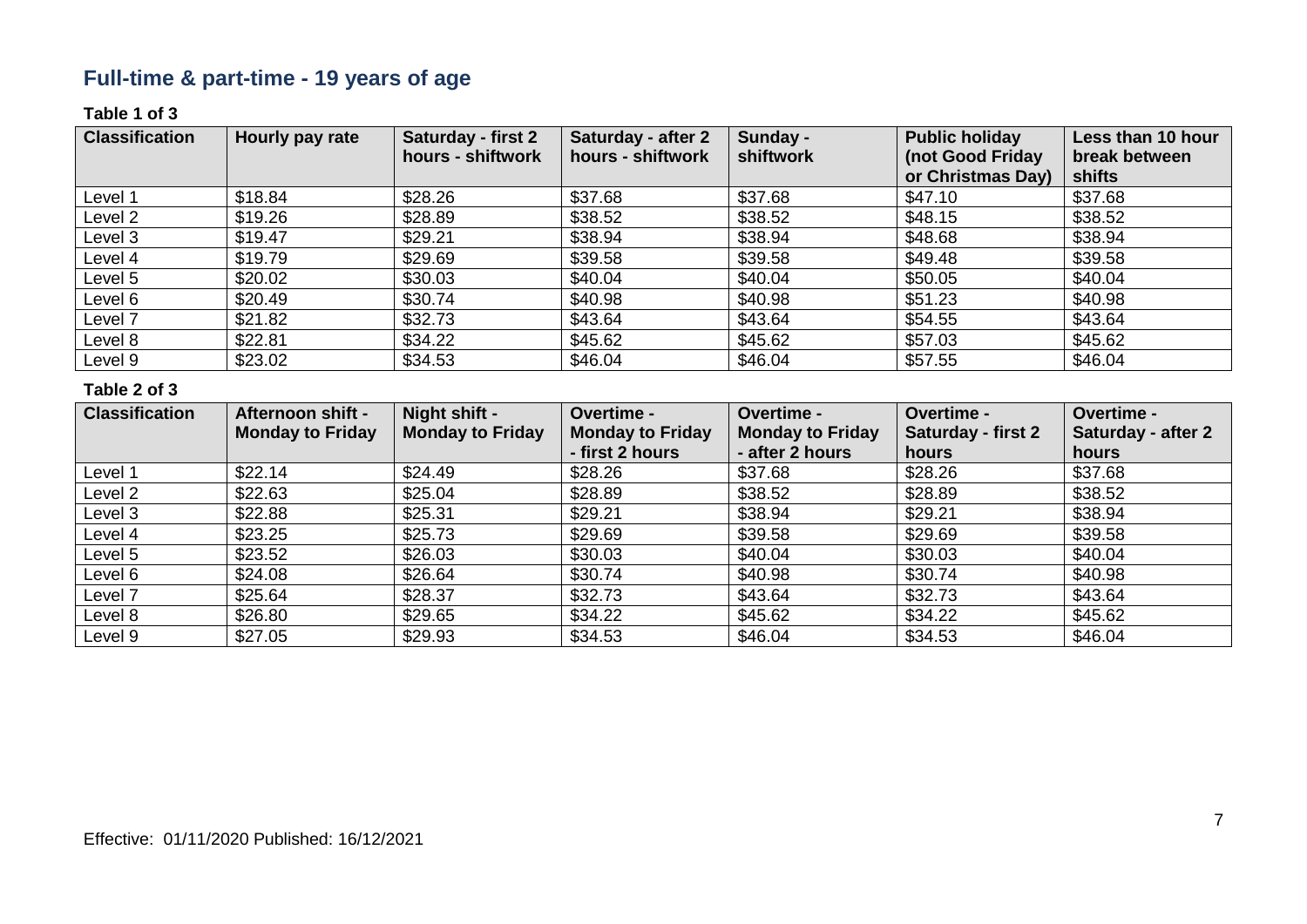**Table 3 of 3**

| <b>Classification</b> | <b>Overtime -</b> | <b>Overtime - public</b> | <b>Public holiday -</b> | <b>Christmas Day -</b>    | <b>Christmas Day -</b> | <b>Christmas Day -</b> |
|-----------------------|-------------------|--------------------------|-------------------------|---------------------------|------------------------|------------------------|
|                       | <b>Sunday</b>     | holiday                  | <b>Good Friday and</b>  | <b>Saturday - first 2</b> | Saturday - after 2     | Sunday                 |
|                       |                   |                          | <b>Christmas Day</b>    | hours                     | hours                  |                        |
| Level 1               | \$37.68           | \$47.10                  | \$56.52                 | \$37.68                   | \$47.10                | \$47.10                |
| Level 2               | \$38.52           | \$48.15                  | \$57.78                 | \$38.52                   | \$48.15                | \$48.15                |
| Level 3               | \$38.94           | \$48.68                  | \$58.41                 | \$38.94                   | \$48.68                | \$48.68                |
| Level 4               | \$39.58           | \$49.48                  | \$59.37                 | \$39.58                   | \$49.48                | \$49.48                |
| Level 5               | \$40.04           | \$50.05                  | \$60.06                 | \$40.04                   | \$50.05                | \$50.05                |
| Level 6               | \$40.98           | \$51.23                  | \$61.47                 | \$40.98                   | \$51.23                | \$51.23                |
| Level 7               | \$43.64           | \$54.55                  | \$65.46                 | \$43.64                   | \$54.55                | \$54.55                |
| Level 8               | \$45.62           | \$57.03                  | \$68.43                 | \$45.62                   | \$57.03                | \$57.03                |
| Level 9               | \$46.04           | \$57.55                  | \$69.06                 | \$46.04                   | \$57.55                | \$57.55                |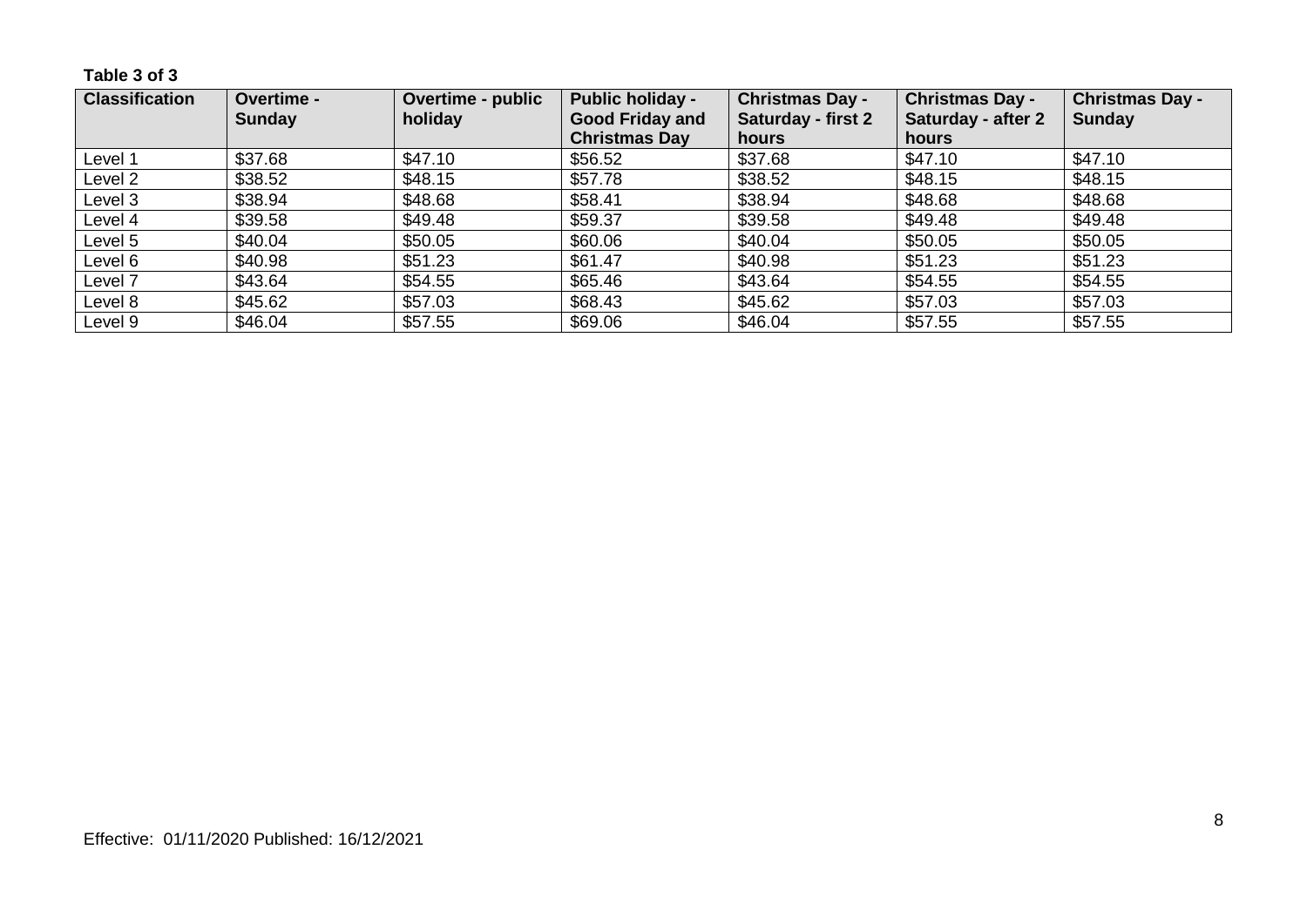# **Full-time & part-time - 20 years of age**

### **Table 1 of 3**

| <b>Classification</b> | Hourly pay rate | Saturday - first 2 | Saturday - after 2 | Sunday -  | <b>Public holiday</b> | Less than 10 hour |
|-----------------------|-----------------|--------------------|--------------------|-----------|-----------------------|-------------------|
|                       |                 | hours - shiftwork  | hours - shiftwork  | shiftwork | (not Good Friday      | break between     |
|                       |                 |                    |                    |           | or Christmas Day)     | shifts            |
| Level 1               | \$23.55         | \$35.33            | \$47.10            | \$47.10   | \$58.88               | \$47.10           |
| Level 2               | \$24.08         | \$36.12            | \$48.16            | \$48.16   | \$60.20               | \$48.16           |
| Level 3               | \$24.34         | \$36.51            | \$48.68            | \$48.68   | \$60.85               | \$48.68           |
| Level 4               | \$24.74         | \$37.11            | \$49.48            | \$49.48   | \$61.85               | \$49.48           |
| Level 5               | \$25.02         | \$37.53            | \$50.04            | \$50.04   | \$62.55               | \$50.04           |
| Level 6               | \$25.61         | \$38.42            | \$51.22            | \$51.22   | \$64.03               | \$51.22           |
| Level 7               | \$27.28         | \$40.92            | \$54.56            | \$54.56   | \$68.20               | \$54.56           |
| Level 8               | \$28.51         | \$42.77            | \$57.02            | \$57.02   | \$71.28               | \$57.02           |
| Level 9               | \$28.77         | \$43.16            | \$57.54            | \$57.54   | \$71.93               | \$57.54           |

| <b>Classification</b> | <b>Afternoon shift -</b> | Night shift -           | <b>Overtime -</b>       | <b>Overtime -</b>       | Overtime -                | Overtime -         |
|-----------------------|--------------------------|-------------------------|-------------------------|-------------------------|---------------------------|--------------------|
|                       | <b>Monday to Friday</b>  | <b>Monday to Friday</b> | <b>Monday to Friday</b> | <b>Monday to Friday</b> | <b>Saturday - first 2</b> | Saturday - after 2 |
|                       |                          |                         | - first 2 hours         | - after 2 hours         | hours                     | hours              |
| Level 1               | \$27.67                  | \$30.62                 | \$35.33                 | \$47.10                 | \$35.33                   | \$47.10            |
| Level 2               | \$28.29                  | \$31.30                 | \$36.12                 | \$48.16                 | \$36.12                   | \$48.16            |
| Level 3               | \$28.60                  | \$31.64                 | \$36.51                 | \$48.68                 | \$36.51                   | \$48.68            |
| Level 4               | \$29.07                  | \$32.16                 | \$37.11                 | \$49.48                 | \$37.11                   | \$49.48            |
| Level 5               | \$29.40                  | \$32.53                 | \$37.53                 | \$50.04                 | \$37.53                   | \$50.04            |
| Level 6               | \$30.09                  | \$33.29                 | \$38.42                 | \$51.22                 | \$38.42                   | \$51.22            |
| Level 7               | \$32.05                  | \$35.46                 | \$40.92                 | \$54.56                 | \$40.92                   | \$54.56            |
| Level 8               | \$33.50                  | \$37.06                 | \$42.77                 | \$57.02                 | \$42.77                   | \$57.02            |
| Level 9               | \$33.80                  | \$37.40                 | \$43.16                 | \$57.54                 | \$43.16                   | \$57.54            |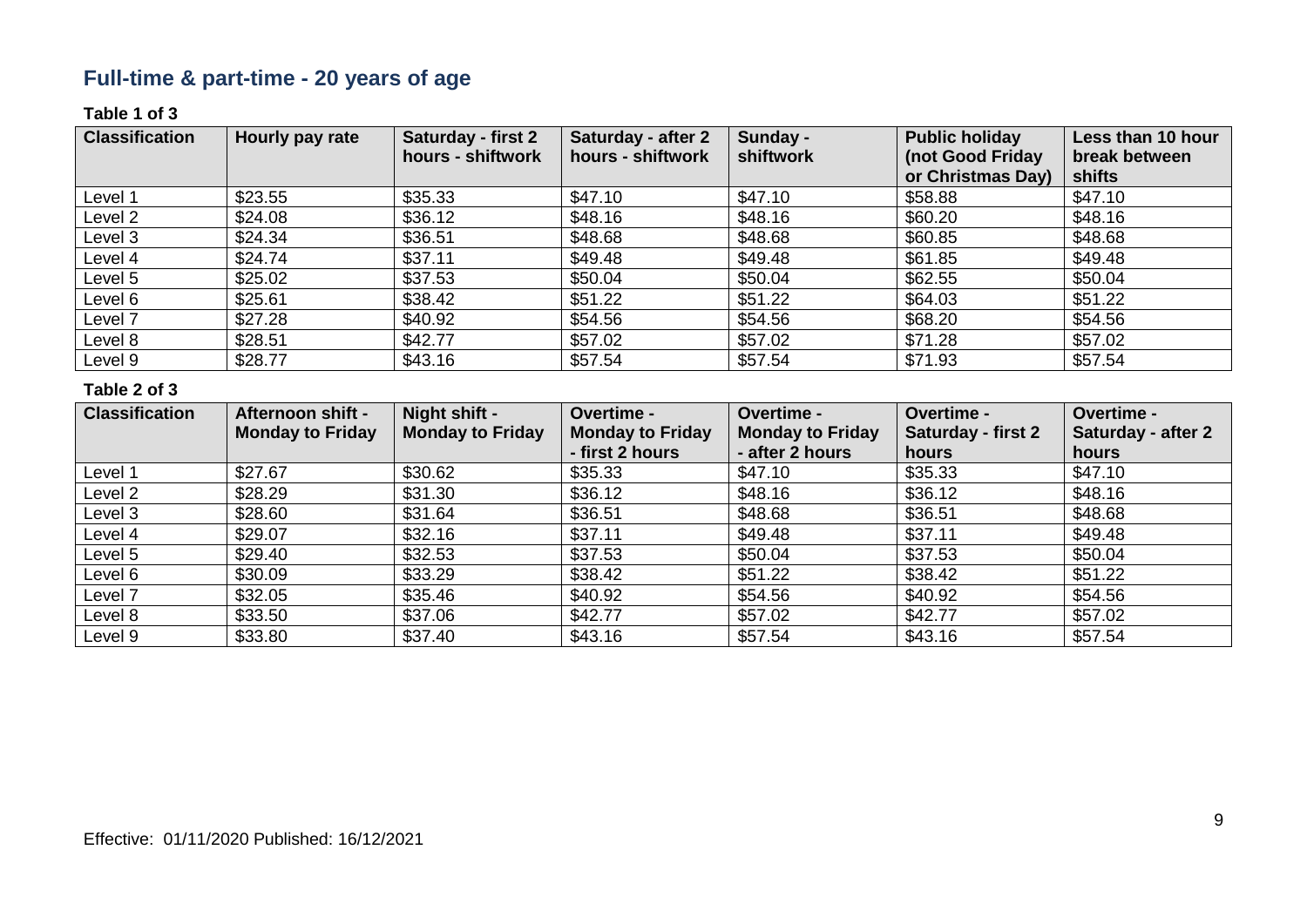**Table 3 of 3**

| <b>Classification</b> | Overtime -    | <b>Overtime - public</b> | <b>Public holiday -</b> | <b>Christmas Day -</b>    | <b>Christmas Day -</b> | <b>Christmas Day -</b> |
|-----------------------|---------------|--------------------------|-------------------------|---------------------------|------------------------|------------------------|
|                       | <b>Sunday</b> | holiday                  | <b>Good Friday and</b>  | <b>Saturday - first 2</b> | Saturday - after 2     | <b>Sunday</b>          |
|                       |               |                          | <b>Christmas Day</b>    | hours                     | hours                  |                        |
| Level 1               | \$47.10       | \$58.88                  | \$70.65                 | \$47.10                   | \$58.88                | \$58.88                |
| Level 2               | \$48.16       | \$60.20                  | \$72.24                 | \$48.16                   | \$60.20                | \$60.20                |
| Level 3               | \$48.68       | \$60.85                  | \$73.02                 | \$48.68                   | \$60.85                | \$60.85                |
| Level 4               | \$49.48       | \$61.85                  | \$74.22                 | \$49.48                   | \$61.85                | \$61.85                |
| Level 5               | \$50.04       | \$62.55                  | \$75.06                 | \$50.04                   | \$62.55                | \$62.55                |
| Level 6               | \$51.22       | \$64.03                  | \$76.83                 | \$51.22                   | \$64.03                | \$64.03                |
| Level 7               | \$54.56       | \$68.20                  | \$81.84                 | \$54.56                   | \$68.20                | \$68.20                |
| Level 8               | \$57.02       | \$71.28                  | \$85.53                 | \$57.02                   | \$71.28                | \$71.28                |
| Level 9               | \$57.54       | \$71.93                  | \$86.31                 | \$57.54                   | \$71.93                | \$71.93                |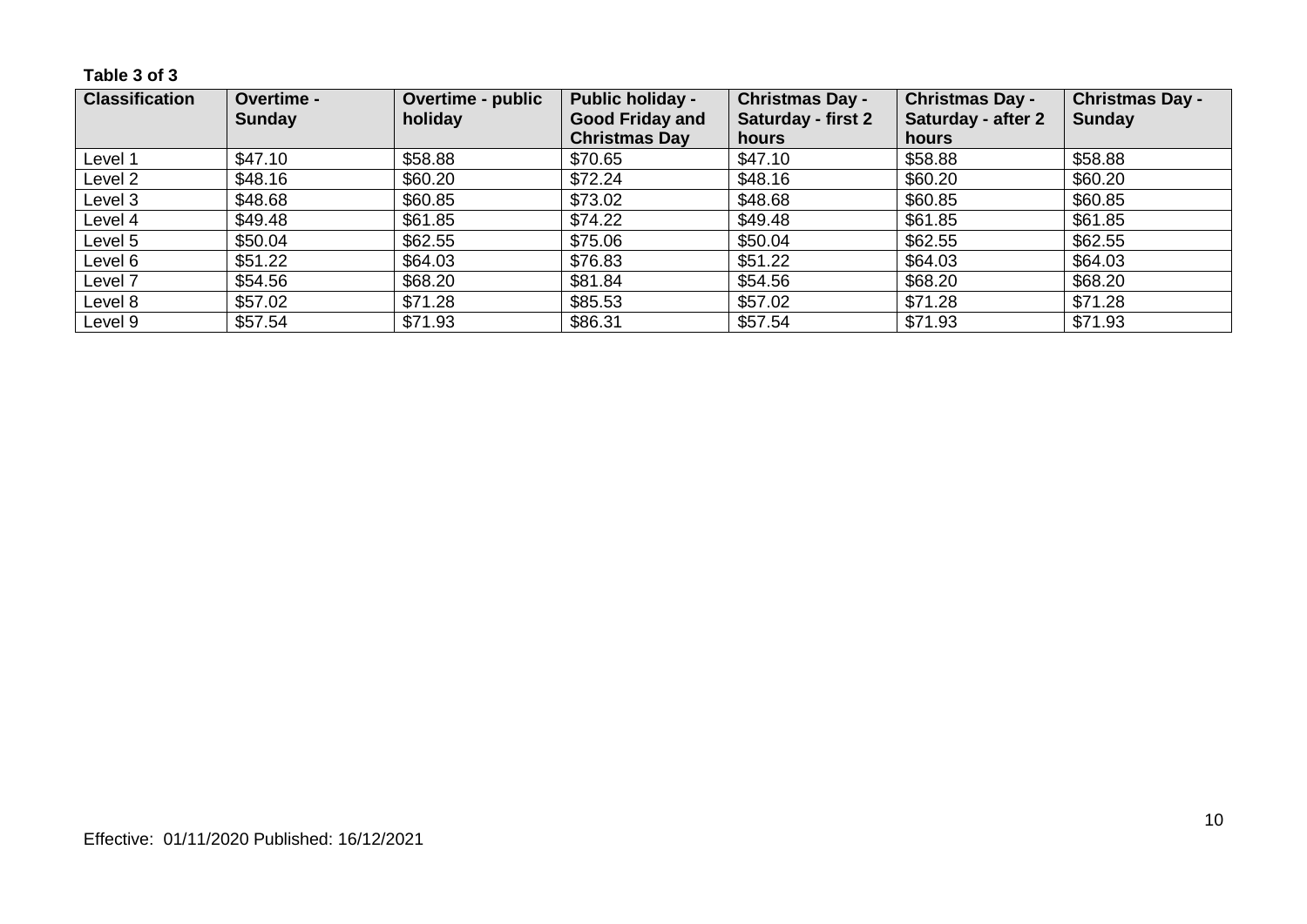# **Casual - Up to and including 18 years of age**

#### **Table 1 of 2**

| <b>Classification</b> | <b>Hourly pay rate</b> | Saturday - first<br>2 hours -<br>shiftwork | Saturday - after<br>2 hours -<br>shiftwork | Sunday -<br>shiftwork | <b>Public holiday</b><br>(not Good<br><b>Friday or</b><br><b>Christmas Day)</b> | Afternoon shift<br>- Monday to<br><b>Friday</b> | Night shift -<br><b>Monday to</b><br><b>Friday</b> |
|-----------------------|------------------------|--------------------------------------------|--------------------------------------------|-----------------------|---------------------------------------------------------------------------------|-------------------------------------------------|----------------------------------------------------|
| Level 1               | \$20.61                | \$28.86                                    | \$37.10                                    | \$37.10               | \$45.35                                                                         | \$23.50                                         | \$25.56                                            |
| Level 2               | \$21.08                | \$29.51                                    | \$37.94                                    | \$37.94               | \$46.37                                                                         | \$24.03                                         | \$26.13                                            |
| Level 3               | \$21.30                | \$29.82                                    | \$38.34                                    | \$38.34               | \$46.86                                                                         | \$24.28                                         | \$26.41                                            |
| Level 4               | \$21.65                | \$30.31                                    | \$38.97                                    | \$38.97               | \$47.63                                                                         | \$24.68                                         | \$26.85                                            |
| Level 5               | \$21.89                | \$30.64                                    | \$39.40                                    | \$39.40               | \$48.15                                                                         | \$24.95                                         | \$27.14                                            |
| Level 6               | \$22.41                | \$31.38                                    | \$40.34                                    | \$40.34               | \$49.31                                                                         | \$25.55                                         | \$27.79                                            |
| Level 7               | \$23.88                | \$33.43                                    | \$42.98                                    | \$42.98               | \$52.53                                                                         | \$27.22                                         | \$29.61                                            |
| Level 8               | \$24.95                | \$34.93                                    | \$44.91                                    | \$44.91               | \$54.89                                                                         | \$28.44                                         | \$30.94                                            |
| Level 9               | \$25.18                | \$35.25                                    | \$45.32                                    | \$45.32               | \$55.39                                                                         | \$28.70                                         | \$31.22                                            |

| <b>Classification</b> | Overtime -<br><b>Monday to</b><br>Friday - first 2 | Overtime -<br><b>Monday to</b><br>Friday - after 2 | Overtime -<br>Saturday - first<br>2 hours | <b>Overtime -</b><br>Saturday - after<br>2 hours | Overtime -<br><b>Sunday</b> | <b>Overtime -</b><br>public holiday | <b>Public holiday -</b><br><b>Good Friday</b><br>and Christmas |
|-----------------------|----------------------------------------------------|----------------------------------------------------|-------------------------------------------|--------------------------------------------------|-----------------------------|-------------------------------------|----------------------------------------------------------------|
|                       | <b>hours</b>                                       | hours                                              |                                           |                                                  |                             |                                     | Day                                                            |
| Level 1               | \$26.38                                            | \$34.63                                            | \$26.38                                   | \$34.63                                          | \$34.63                     | \$45.35                             | \$53.59                                                        |
| Level 2               | \$26.98                                            | \$35.41                                            | \$26.98                                   | \$35.41                                          | \$35.41                     | \$46.37                             | \$54.80                                                        |
| Level 3               | \$27.26                                            | \$35.78                                            | \$27.26                                   | \$35.78                                          | \$35.78                     | \$46.86                             | \$55.38                                                        |
| Level 4               | \$27.71                                            | \$36.37                                            | \$27.71                                   | \$36.37                                          | \$36.37                     | \$47.63                             | \$56.29                                                        |
| Level 5               | \$28.02                                            | \$36.77                                            | \$28.02                                   | \$36.77                                          | \$36.77                     | \$48.15                             | \$56.91                                                        |
| Level 6               | \$28.69                                            | \$37.65                                            | \$28.69                                   | \$37.65                                          | \$37.65                     | \$49.31                             | \$58.27                                                        |
| Level 7               | \$30.56                                            | \$40.11                                            | \$30.56                                   | \$40.11                                          | \$40.11                     | \$52.53                             | \$62.08                                                        |
| Level 8               | \$31.94                                            | \$41.92                                            | \$31.94                                   | \$41.92                                          | \$41.92                     | \$54.89                             | \$64.87                                                        |
| Level 9               | \$32.22                                            | \$42.29                                            | \$32.22                                   | \$42.29                                          | \$42.29                     | \$55.39                             | \$65.46                                                        |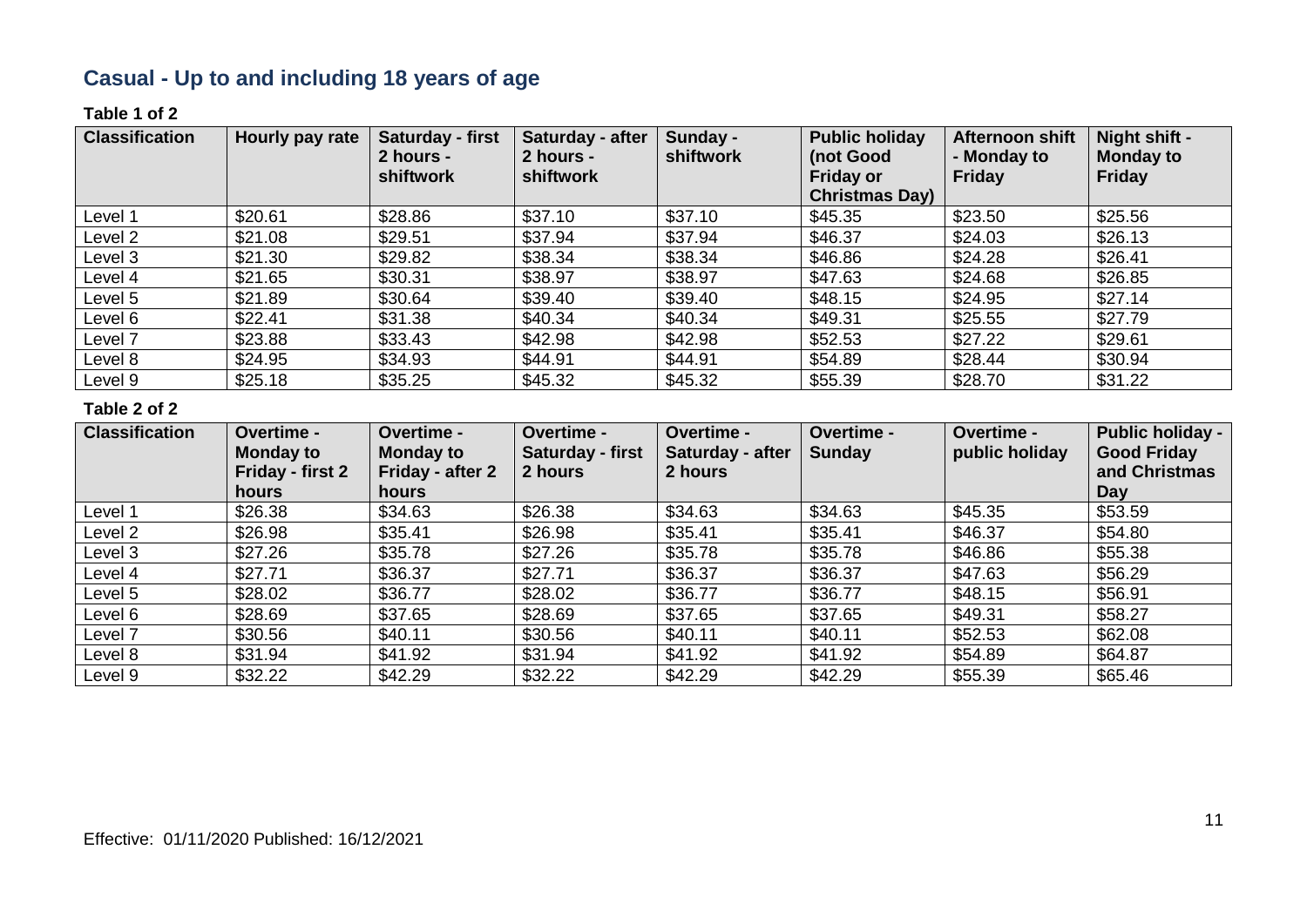# **Casual - 19 years of age**

### **Table 1 of 2**

| <b>Classification</b> | Hourly pay rate | Saturday - first<br>2 hours -<br>shiftwork | Saturday - after<br>2 hours -<br>shiftwork | Sunday -<br>shiftwork | <b>Public holiday</b><br>(not Good<br><b>Friday or</b><br><b>Christmas Day)</b> | Afternoon shift<br>- Monday to<br><b>Friday</b> | Night shift -<br><b>Monday to</b><br>Friday |
|-----------------------|-----------------|--------------------------------------------|--------------------------------------------|-----------------------|---------------------------------------------------------------------------------|-------------------------------------------------|---------------------------------------------|
| Level 1               | \$23.55         | \$32.97                                    | \$42.39                                    | \$42.39               | \$51.81                                                                         | \$26.85                                         | \$29.20                                     |
| Level 2               | \$24.08         | \$33.71                                    | \$43.34                                    | \$43.34               | \$52.97                                                                         | \$27.45                                         | \$29.85                                     |
| Level 3               | \$24.34         | \$34.07                                    | \$43.81                                    | \$43.81               | \$53.54                                                                         | \$27.74                                         | \$30.18                                     |
| Level 4               | \$24.74         | \$34.63                                    | \$44.53                                    | \$44.53               | \$54.42                                                                         | \$28.20                                         | \$30.67                                     |
| Level 5               | \$25.03         | \$35.04                                    | \$45.05                                    | \$45.05               | \$55.06                                                                         | \$28.53                                         | \$31.03                                     |
| Level 6               | \$25.61         | \$35.86                                    | \$46.10                                    | \$46.10               | \$56.35                                                                         | \$29.20                                         | \$31.76                                     |
| Level 7               | \$27.28         | \$38.19                                    | \$49.10                                    | \$49.10               | \$60.01                                                                         | \$31.09                                         | \$33.82                                     |
| Level 8               | \$28.51         | \$39.92                                    | \$51.32                                    | \$51.32               | \$62.73                                                                         | \$32.50                                         | \$35.36                                     |
| Level 9               | \$28.78         | \$40.29                                    | \$51.80                                    | \$51.80               | \$63.31                                                                         | \$32.80                                         | \$35.68                                     |

| <b>Classification</b> | Overtime -<br><b>Monday to</b><br><b>Friday - first 2</b><br><b>hours</b> | Overtime -<br><b>Monday to</b><br>Friday - after 2<br>hours | <b>Overtime -</b><br>Saturday - first<br>2 hours | Overtime -<br>Saturday - after<br>2 hours | Overtime -<br><b>Sunday</b> | Overtime -<br>public holiday | <b>Public holiday -</b><br><b>Good Friday</b><br>and Christmas<br>Day |
|-----------------------|---------------------------------------------------------------------------|-------------------------------------------------------------|--------------------------------------------------|-------------------------------------------|-----------------------------|------------------------------|-----------------------------------------------------------------------|
| Level 1               | \$30.14                                                                   | \$39.56                                                     | \$30.14                                          | \$39.56                                   | \$39.56                     | \$51.81                      | \$61.23                                                               |
| Level 2               | \$30.82                                                                   | \$40.45                                                     | \$30.82                                          | \$40.45                                   | \$40.45                     | \$52.97                      | \$62.60                                                               |
| Level 3               | \$31.15                                                                   | \$40.89                                                     | \$31.15                                          | \$40.89                                   | \$40.89                     | \$53.54                      | \$63.28                                                               |
| Level 4               | \$31.66                                                                   | \$41.56                                                     | \$31.66                                          | \$41.56                                   | \$41.56                     | \$54.42                      | \$64.32                                                               |
| Level 5               | \$32.03                                                                   | \$42.04                                                     | \$32.03                                          | \$42.04                                   | \$42.04                     | \$55.06                      | \$65.07                                                               |
| Level 6               | \$32.78                                                                   | \$43.03                                                     | \$32.78                                          | \$43.03                                   | \$43.03                     | \$56.35                      | \$66.59                                                               |
| Level 7               | \$34.91                                                                   | \$45.82                                                     | \$34.91                                          | \$45.82                                   | \$45.82                     | \$60.01                      | \$70.92                                                               |
| Level 8               | \$36.50                                                                   | \$47.90                                                     | \$36.50                                          | \$47.90                                   | \$47.90                     | \$62.73                      | \$74.13                                                               |
| Level 9               | \$36.83                                                                   | \$48.34                                                     | \$36.83                                          | \$48.34                                   | \$48.34                     | \$63.31                      | \$74.82                                                               |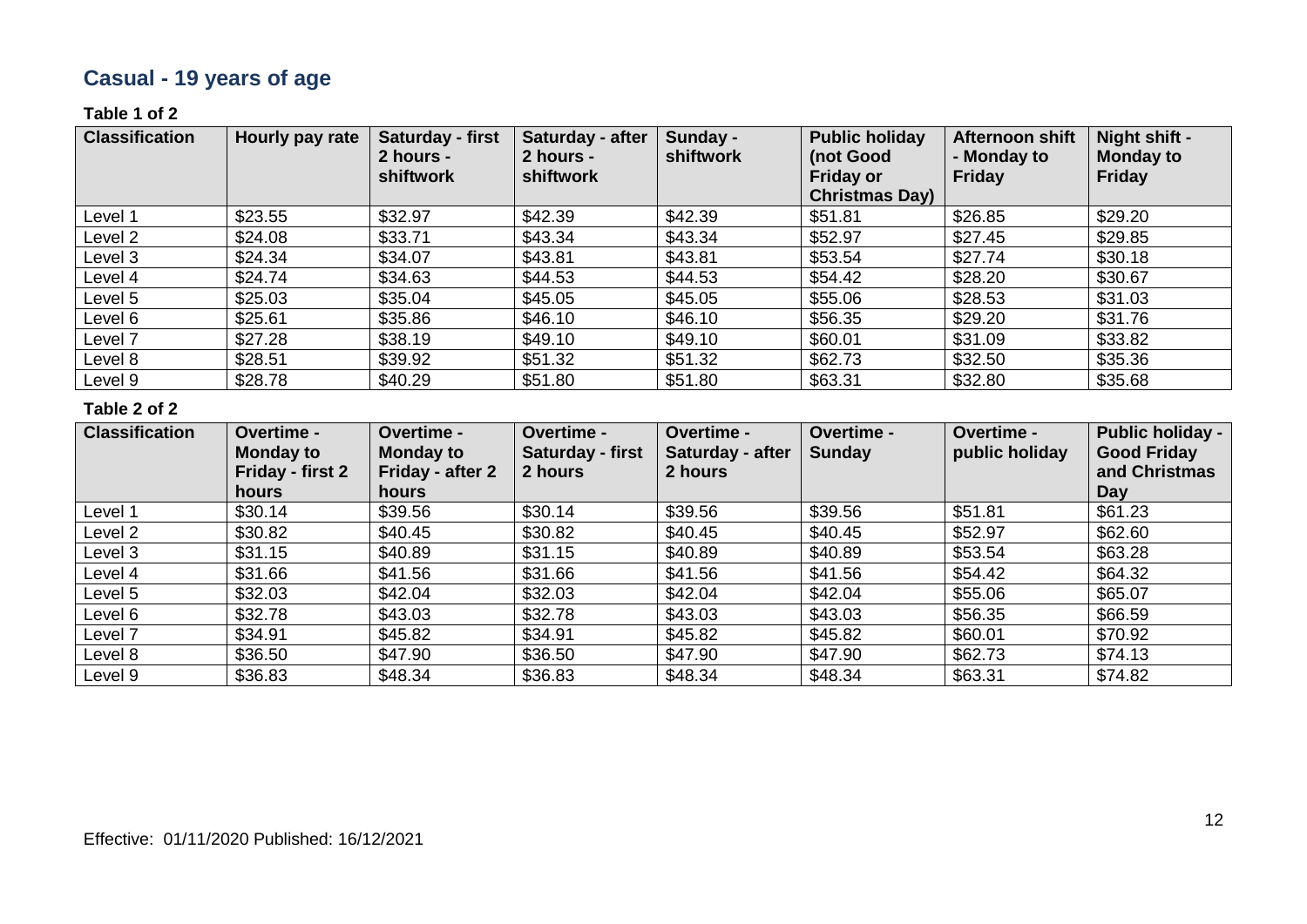# **Casual - 20 years of age**

### **Table 1 of 2**

| <b>Classification</b> | Hourly pay rate | Saturday - first<br>2 hours -<br>shiftwork | Saturday - after<br>2 hours -<br>shiftwork | Sunday -<br>shiftwork | <b>Public holiday</b><br>(not Good<br><b>Friday or</b><br><b>Christmas Day)</b> | Afternoon shift<br>- Monday to<br><b>Friday</b> | Night shift -<br><b>Monday to</b><br>Friday |
|-----------------------|-----------------|--------------------------------------------|--------------------------------------------|-----------------------|---------------------------------------------------------------------------------|-------------------------------------------------|---------------------------------------------|
| Level 1               | \$29.44         | \$41.21                                    | \$52.99                                    | \$52.99               | \$64.76                                                                         | \$33.56                                         | \$36.50                                     |
| Level 2               | \$30.10         | \$42.14                                    | \$54.18                                    | \$54.18               | \$66.22                                                                         | \$34.31                                         | \$37.32                                     |
| Level 3               | \$30.43         | \$42.60                                    | \$54.77                                    | \$54.77               | \$66.94                                                                         | \$34.68                                         | \$37.73                                     |
| Level 4               | \$30.93         | \$43.30                                    | \$55.67                                    | \$55.67               | \$68.04                                                                         | \$35.25                                         | \$38.35                                     |
| Level 5               | \$31.28         | \$43.79                                    | \$56.30                                    | \$56.30               | \$68.81                                                                         | \$35.65                                         | \$38.78                                     |
| Level 6               | \$32.01         | \$44.82                                    | \$57.62                                    | \$57.62               | \$70.43                                                                         | \$36.49                                         | \$39.70                                     |
| Level 7               | \$34.10         | \$47.74                                    | \$61.38                                    | \$61.38               | \$75.02                                                                         | \$38.87                                         | \$42.28                                     |
| Level 8               | \$35.64         | \$49.89                                    | \$64.15                                    | \$64.15               | \$78.40                                                                         | \$40.63                                         | \$44.19                                     |
| Level 9               | \$35.96         | \$50.35                                    | \$64.73                                    | \$64.73               | \$79.12                                                                         | \$41.00                                         | \$44.59                                     |

| <b>Classification</b> | Overtime -<br><b>Monday to</b><br><b>Friday - first 2</b><br><b>hours</b> | Overtime -<br><b>Monday to</b><br>Friday - after 2<br>hours | <b>Overtime -</b><br>Saturday - first<br>2 hours | Overtime -<br>Saturday - after<br>2 hours | Overtime -<br><b>Sunday</b> | <b>Overtime -</b><br>public holiday | <b>Public holiday -</b><br><b>Good Friday</b><br>and Christmas<br>Day |
|-----------------------|---------------------------------------------------------------------------|-------------------------------------------------------------|--------------------------------------------------|-------------------------------------------|-----------------------------|-------------------------------------|-----------------------------------------------------------------------|
| Level 1               | \$37.68                                                                   | \$49.46                                                     | \$37.68                                          | \$49.46                                   | \$49.46                     | \$64.76                             | \$76.54                                                               |
| Level 2               | \$38.53                                                                   | \$50.57                                                     | \$38.53                                          | \$50.57                                   | \$50.57                     | \$66.22                             | \$78.26                                                               |
| Level 3               | \$38.94                                                                   | \$51.11                                                     | \$38.94                                          | \$51.11                                   | \$51.11                     | \$66.94                             | \$79.11                                                               |
| Level 4               | \$39.58                                                                   | \$51.95                                                     | \$39.58                                          | \$51.95                                   | \$51.95                     | \$68.04                             | \$80.41                                                               |
| Level 5               | \$40.03                                                                   | \$52.54                                                     | \$40.03                                          | \$52.54                                   | \$52.54                     | \$68.81                             | \$81.32                                                               |
| Level 6               | \$40.98                                                                   | \$53.78                                                     | \$40.98                                          | \$53.78                                   | \$53.78                     | \$70.43                             | \$83.23                                                               |
| Level 7               | \$43.65                                                                   | \$57.29                                                     | \$43.65                                          | \$57.29                                   | \$57.29                     | \$75.02                             | \$88.66                                                               |
| Level 8               | \$45.62                                                                   | \$59.87                                                     | \$45.62                                          | \$59.87                                   | \$59.87                     | \$78.40                             | \$92.66                                                               |
| Level 9               | \$46.03                                                                   | \$60.42                                                     | \$46.03                                          | \$60.42                                   | \$60.42                     | \$79.12                             | \$93.50                                                               |